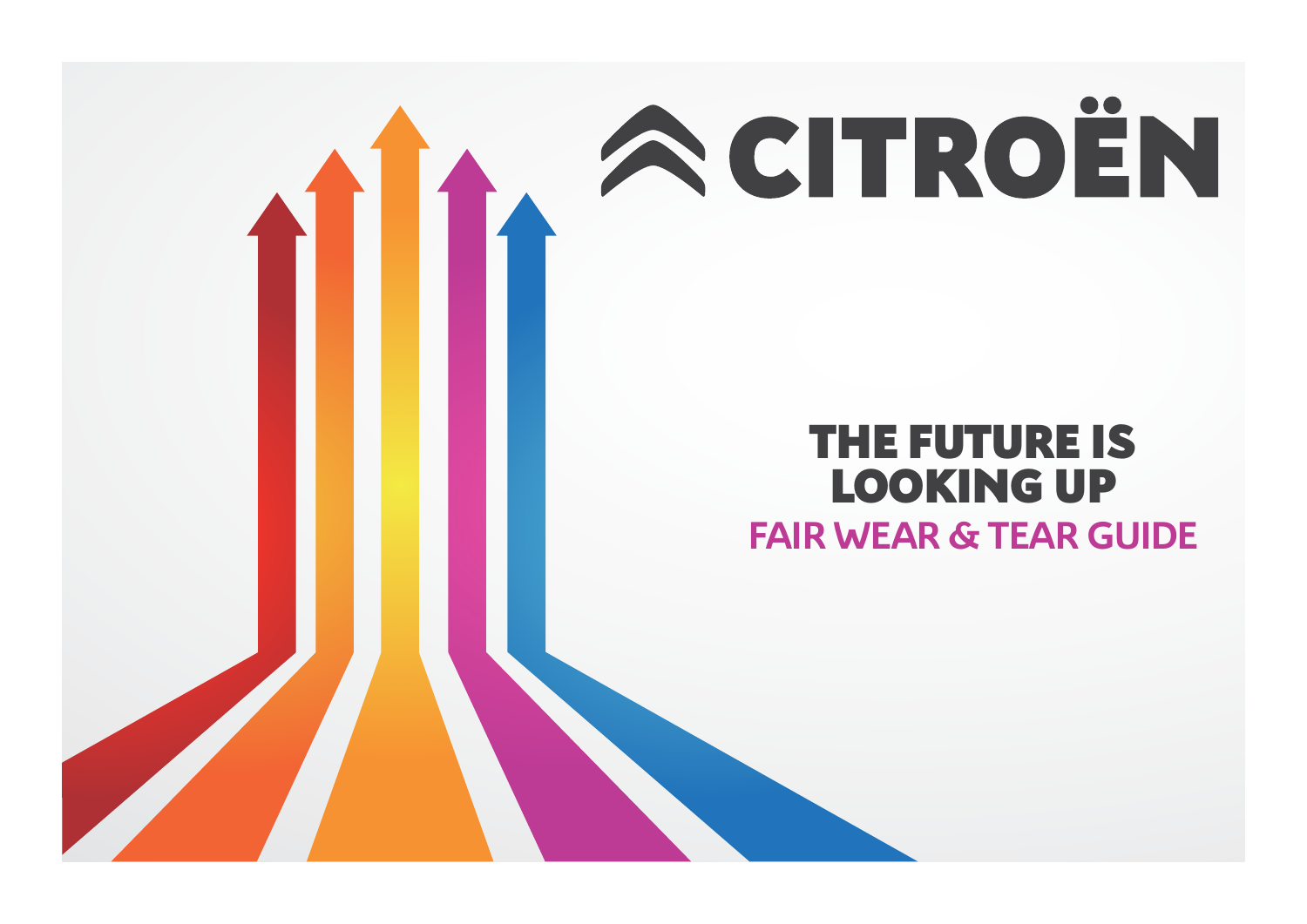## WELCOME TO THE CITROËN GUARANTEED FUTURE VALUE PROGRAM

When it's time to upgrade your Citroën at the end of your loan agreement, ensuring that it's in the best possible condition will help preserve its value.

This Guide is to be used in conjunction with your Guaranteed Future Value (GFV) contract to help outline the condition your vehicle is expected to be in should you choose to return it at the end of your agreement.

- Regularly check your vehicle for damage.
- suitably qualified repairers.
- 
- as quickly as possible.
- 
- pressure.
- Don't tow beyond the vehicle's capacity.
- 

These guidelines have been written to take into account the condition that your vehicle is expected to be in, as determined by us, given its age and the kilometres travelled as at the end of your loan term.

For full details of the Fair Wear & Tear standards applied to your Citroën Guaranteed Future Value agreement please refer back to your GFV contract. • Fix damage and defects as and when they occur. Repairs should be done by

**•** Always service the vehicle in line with the service schedule.

• Regularly clean your Citroën inside and out. Clean off any bird or bat excrement

• Regularly check your fluid levels and top them up as necessary.

• Regularly check your tyres and wheels for damage. Check tread depth and tyre

• If your vehicle starts making unusual noises or is running poorly investigate immediately and refer to your Citroën Retailer for assistance if required.

# TIPS TO PREVENT UNNECESSARY WEAR

There are some basic steps that you can take to avoid unnecessary damage or wear to your Citroën.

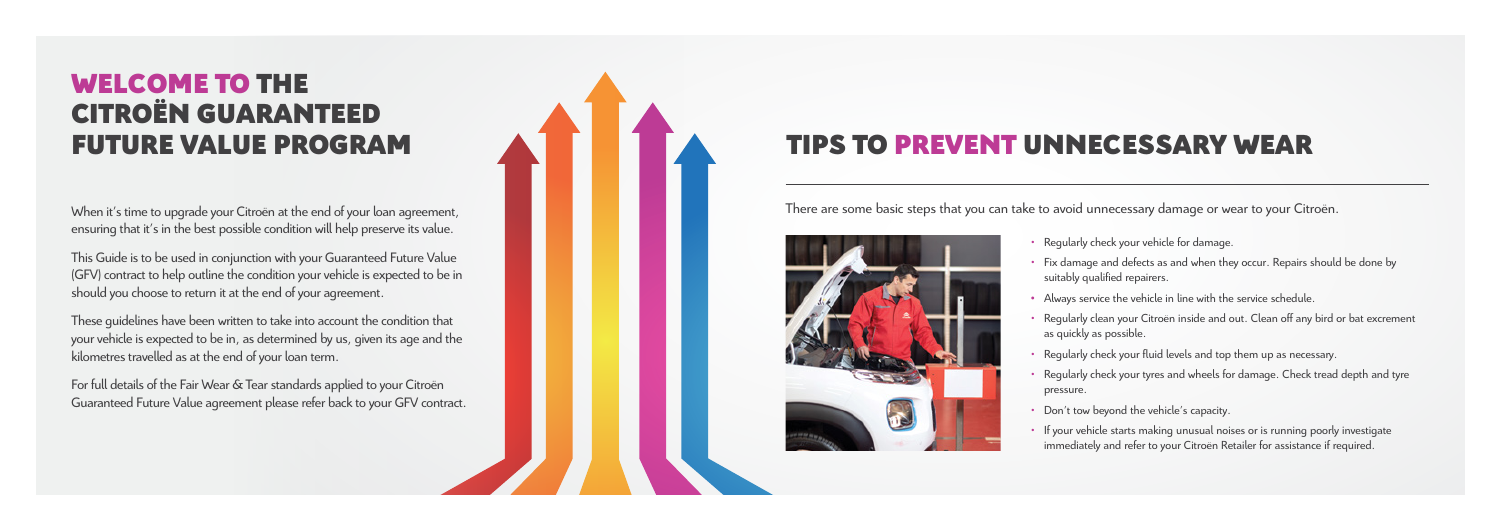## FAIR WEAR & TEAR GUIDE

### SERVICING

You need to ensure that your Citroën is properly maintained by a suitably qualified repairer in accordance with Citroën's guidelines. Approved parts and lubricants must be used. If there are any defects or damage that have occurred during normal use make sure that you get them fixed as soon as possible.

### MECHANICAL CONDITION

Your Citroën needs to be in good working condition. There can't be any signs of misuse or neglect such as;

- grooved brake discs
- a seized engine
- transmissions that are slipping, noisy, changing gears erratically, slipping clutches or ineffective synchromesh
- batteries that no longer charge or operate efficiently
- showing signs of oil leakage.

### CLEANLINESS

In order for us to be able to properly inspect your Citroën on its return it needs to be suitably clean inside and out. You should

be regularly cleaning your Citroën through the course of its life to keep it in good condition.

### KEYS & DOCUMENTATION

Don't lose your keys or vehicle related documentation (eg.your Owner's Manual) as we're going to need those back (including any radio codes). We'll also need the service books with all the service records in them.

The keys/remotes need to be in full working order and if your Citroën was originally supplied with a security system then that needs to be working too with the appropriate remotes returned. Any non-standard security system that has been fitted must have been installed professionally, with due care and skill.

### ADDITIONAL EQUIPMENT

If you've installed any accessories such as phone holders they must be removed and any holes or damage must be repaired to a professional standard. All standard equipment and fittings supplied with the vehicle must be intact, in good working order and returned with your vehicle.

### BADGES, LABELS & ADVERTISING

Any non-standard badges, labels or advertising need to be removed before you return the car. Any damage or holes caused by their removal need to have been repaired to a professional standard. There can't be any fading of the paintwork due to the attachment of advertising and you should never paint advertising directly onto the vehicle.

### PAINTWORK

In general, the exterior paintwork should be of good gloss and colour. It should be free of abrasions greater then 25mm in length that might be caused by things such as automatic carwashes or bird droppings.

### DENTS, CHIPS & SCRATCHES

Some minor dents, minor chips and minor scratches are acceptable *(refer to your contract for details on how many of each are acceptable).*

- A minor dent is a dent that is less than 20mm in diameter where no bare metal is visible or any corrosion has set in.
- A minor chip is any chip that has not gone down to the bare metal or caused corrosion.

• A minor scratch is anything less than 25mm in length that has not gone down to bare metal or caused corrosion.

• Larger dents, chips and scratches must be repaired and any marks that revealed bare metal should be repaired immediately to prevent corrosion.

### BUMPERS & MUDFLAPS

Bumpers must not be cracked or deformed and mudflaps that were fitted to your Citroën can't be broken or missing.

### BODY REPAIRS

Any repairs done to bodywork undertaken must be done to a professional standard, suitably rustproofed and must meet Citroën Australia's standards. Colour mismatch or poorly fitting panels aren't acceptable.

### WINDSCREEN & GLASS

Your windscreen needs to be able to pass a roadworthy inspection.

• If your Citroën is fitted with windscreen mounted cameras,

there cannot be any cracks or chips in front of the cameras.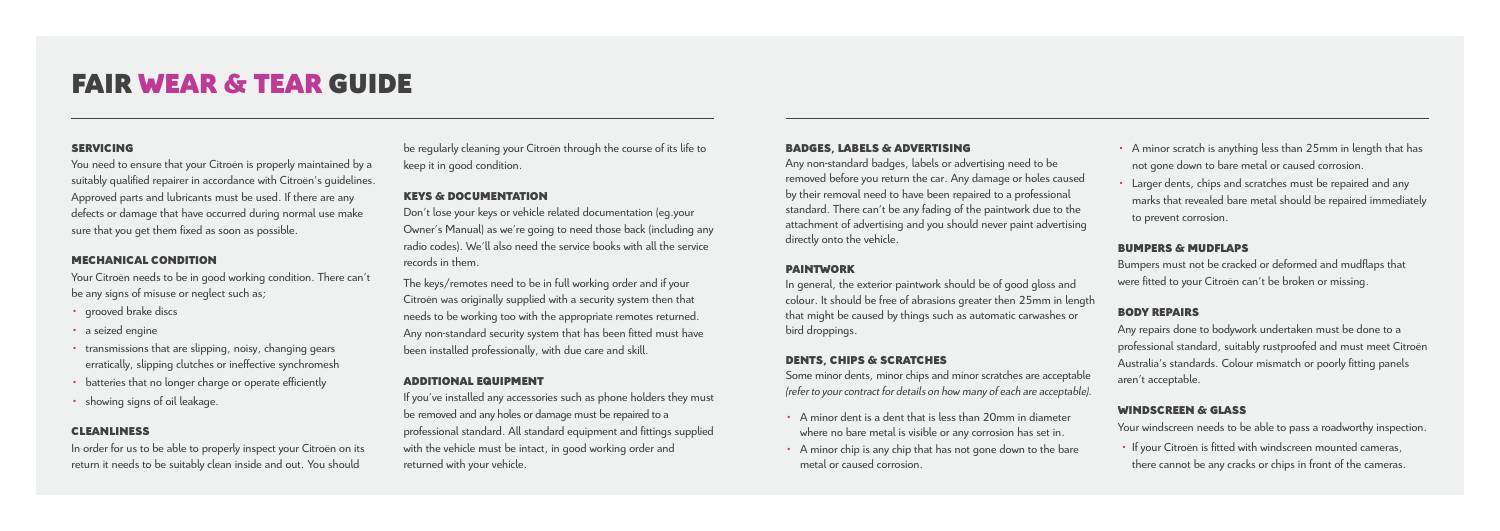## FAIR WEAR & TEAR GUIDE

- Any replacement windscreens must meet manufacturer standards.
- Other windows should not be cracked and should not have damage in the driver's line of sight.

### LAMPS

All lamps must be in working order. Cracked or damaged glass or plastic covers of lamp units are not acceptable.

### INTERIOR TRIM

The interior should be clean with no burns or permanent stains. Stitching must not be split or be coming apart and floor covers should not be split or worn.

### DOOR WELLS & LUGGAGE AREAS

The paintwork, treads, sill and seals in the door wells and luggage areas must not be worn or torn.

### ELECTRONICS

All original controls and electronic fittings need to be intact and in good working order. You should delete all personal information stored in the infotainment head unit.

### UNDERSIDE & EXHAUST SYSTEMS

The underside of your Citroën should be free of any rust, corrosion or significant damage. The exhaust system should be intact and working efficiently.

### WHEELS & TYRES

All the wheels (including the spare) must be intact with only minor cosmetic scuffing. Cracks or dents are unacceptable. Spare wheels, jacks and any other wheel tools must be present and stowed properly.

All tyres (including the spare) must meet roadworthy requirements and comply with the manufacturer's speed rating size and tyre type. There must be no signs of damage to the sidewalls or treads. Both front tyres and both rear tyres must match.